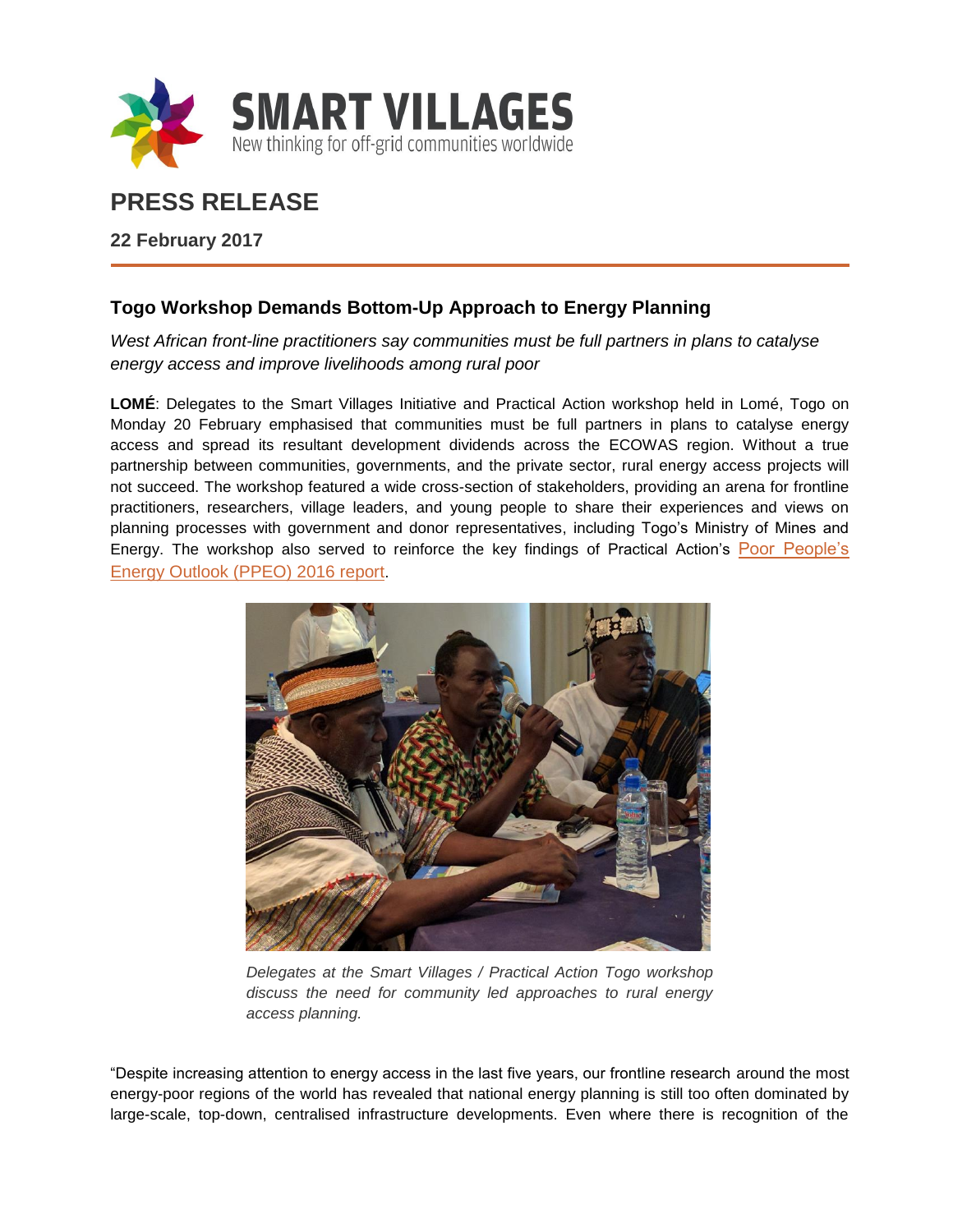possibilities of delivering off-grid energy access at scale, uncertainty remains on how to formulate appropriate policy," says Dr John Holmes, Co-Leader of the Smart Villages Initiative. "We have thus been delighted to host this workshop, together with Practical Action. The starting point was our shared belief that the key to both increased off-grid energy access and its sustained development benefits is to take an approach that includes communities as full partners in energy planning. Having listened to attendees including both success stories and remaining challenges—from across the ECOWAS region at our three workshops in the region thus far, we will now incorporate their input into our final set of policy recommendations this year."

The off-grid energy driven and community-led case studies presented by Smart Villages included SolarKiosk in Ghana, a business incubator in Mali by GERES and its local partners, fish-smoking initiatives by SNV in Ghana, Solar Sister in Nigeria, Eco-Villages in Senegal, and Bonergie's papaya production.

"We are seeing an explosion of community-led projects in the region," says Molly Hurley-Dépret, Policy Manager for Smart Villages. "However, many are working in relative isolation. By collating and showcasing these efforts at national and international level, the Smart Villages Initiative aims to create a strong body of evidence to support our upcoming recommendations."



*Participants at the workshop came from across Togo and included village leaders, public sector and private sector representatives, researchers, young people, and journalists from Togolese radio, TV, print, and online media.*

[ENDS]